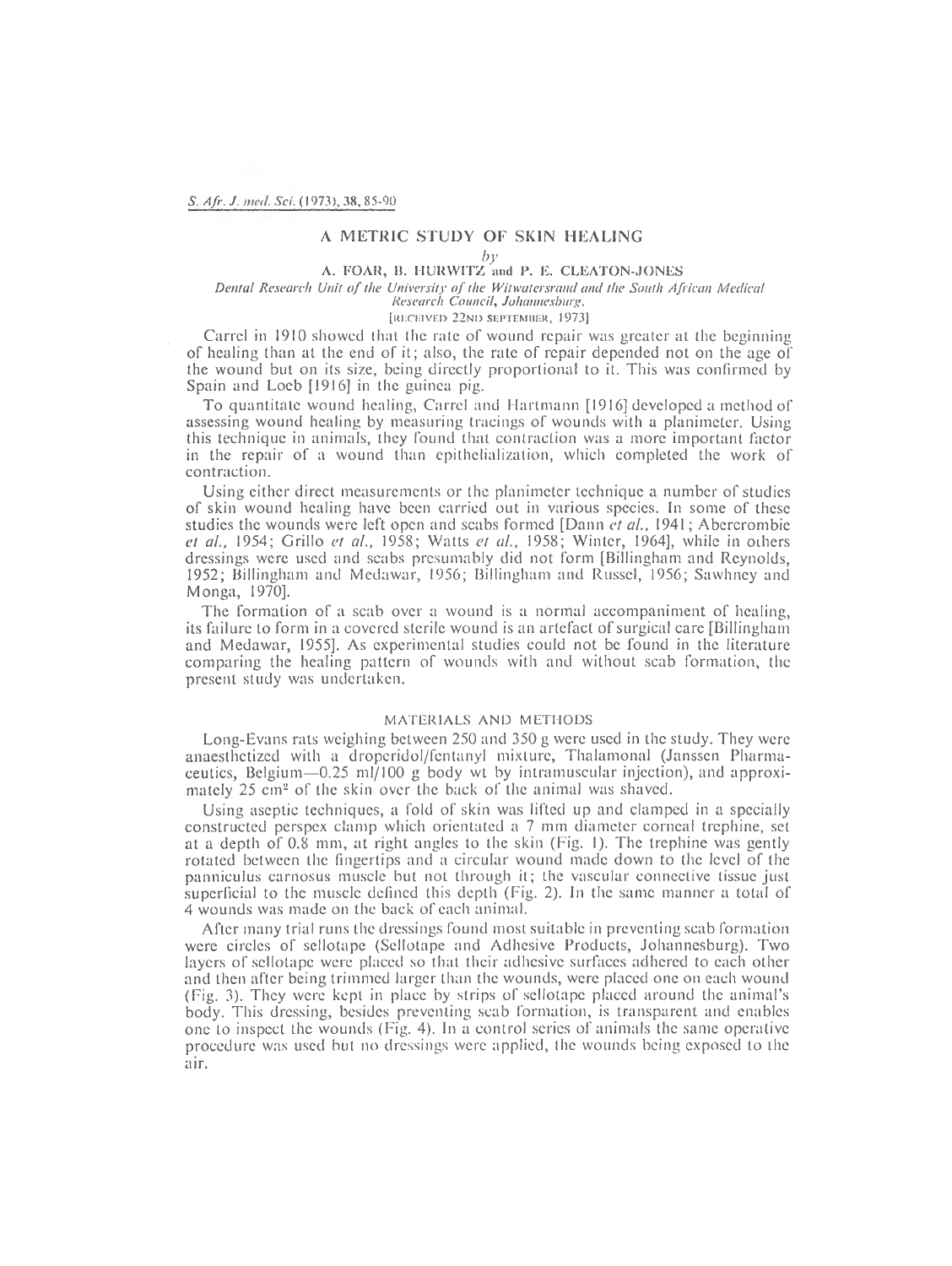# **The South African Journal of Medical Sciences**

Two animals were killed with an overdose of barbiturate at intervals of 0.5, 1, 2, 4, 8 and 16 hours, daily up to 7 days and finally once the wounds had healed. All wounds were photographed under standard conditions immediately after being made and again at death. These photographs were enlarged to a standard magnification and the wound areas measured using a planimeter.

Statistical analysis was performed using the mean, standard deviation and Student's t test.

# RESULTS

No animals died and no wounds became septic. In two animals from the experr mental group scabs formed on three of the four wounds on each. These animals were replaced and no scabs formed.

### a) *Healing of the wounds with scabs*

Immediately after being made the circular wounds had an area of  $47.12 + 6.1$  mm<sup>2</sup> (mean  $\pm$  standard deviation). There began now a slow ooze of blood into the wound until this was completely filled and the clot extended slightly above its edges. After approximately four hours there was an exudation of serum onto the clot surface, which soon dried. This together with the clot produced a firm scab.

As time progressed and the wound gradually reduced in area small flakes broke off from the first day. Between the fifth and seventh days large portions of the scab came off leaving only a small scab in the centre of the wound. The wound edge surrounding this had a smooth pale pink appearance which was felt to be due to epithelial migration. The scab finally disappeared on the twelfth day when cpithelialization was completed.

The pattern of reduction in wound area is shown in Fig. 5. After an initial rapid decrease in area there was a slow steady reduction up to a total of 39.72 per cent in the first six days. The wound area then rapidly diminished over the next four days before slowing down again during the last two.



*Fig.* 5. Percentage healing related to time.

86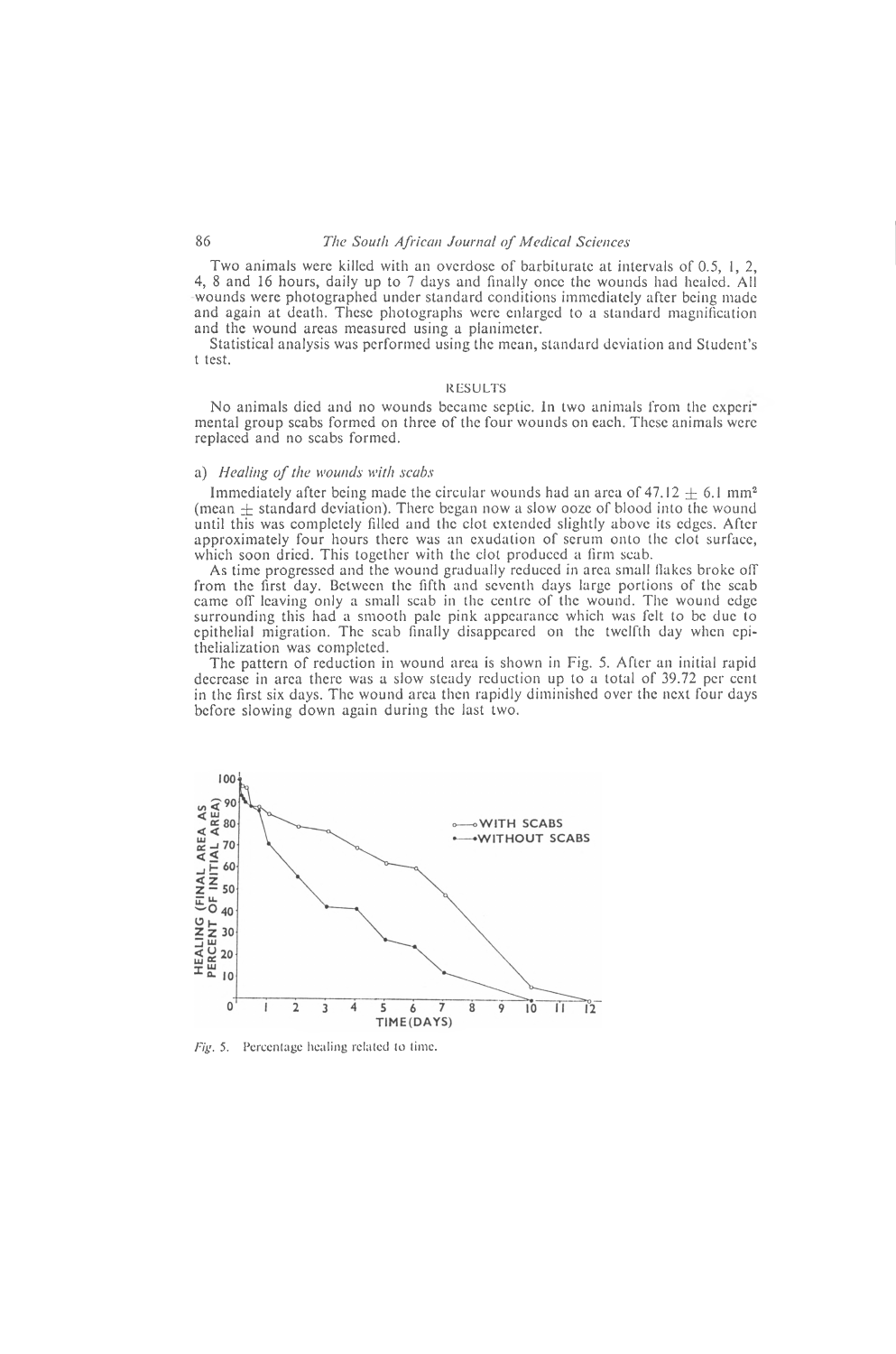Jf the healing rate in mm2/hr is determined then two phases of healing can be seen (Table I). Beginning 30 minutes after operation and lasting eight hours, there is a rapid phase of healing having a mean value of  $0.98 \pm 0.39$  mm<sup>2</sup>/hr. This is followed by a much slower phase which gradually reduces in rate and which has a mean value of  $0.18 \pm 0.08$  mm<sup>2</sup>/hr. These two phases differ significantly from each other  $(P<0.001)$ .

|                                                                       |                          |  | <b>TABLE I</b> |               |
|-----------------------------------------------------------------------|--------------------------|--|----------------|---------------|
| <i>Phases of healing (mean <math>\pm</math> SD mm<sup>2</sup>/hr)</i> |                          |  |                |               |
|                                                                       |                          |  | With scabs     | Without scabs |
| Rapid $(0.5-0.8hr)$                                                   |                          |  | $0.98 + 0.39$  | $1.62 + 1.05$ |
| Slow (16hr-healing)                                                   | <b>Contract Contract</b> |  | $0.18 + 0.08$  | $0.32 + 0.12$ |

# b) *Healing of wounds without scabs*

The mean area of the wounds immediately after operation in this group was 44.00  $\pm$  2.2 mm<sup>2</sup>. Contrary to the control group no scabs formed and within the first hour there was a fairly rapid reduction in wound area followed by a slight regression after eight hours (Fig. 5). From now until the third day there was a rapid reduction in area of 59.15 per cent. For the next day there was a lessening of the area reduction followed by an increase again until the wound was fully epithelialized by the tenth day. In this group epithelial migration was only seen one day prior to final closure.

As with the control group two phases were seen when the rate of healing in mm<sup>2</sup>/hr was calculated and which differed significantly from each other  $(P<0.001)$  (Table I). The rapid phase occurred earlier than in the control group and was of greater magnitude (Fig. 6). When the control and experimental groups were compared statistically there was no significant difference in the rapid phases but the rate of healing in the experimental group was significantly faster ( $P \le 0.001$ ).

When the percentage reductions in area of the two series in Fig. 5 are compared there is an obviously faster reduction in the experimental group as compared with



*Fig.* 6. Rate of healing in mm<sup>2</sup>/hr related to time.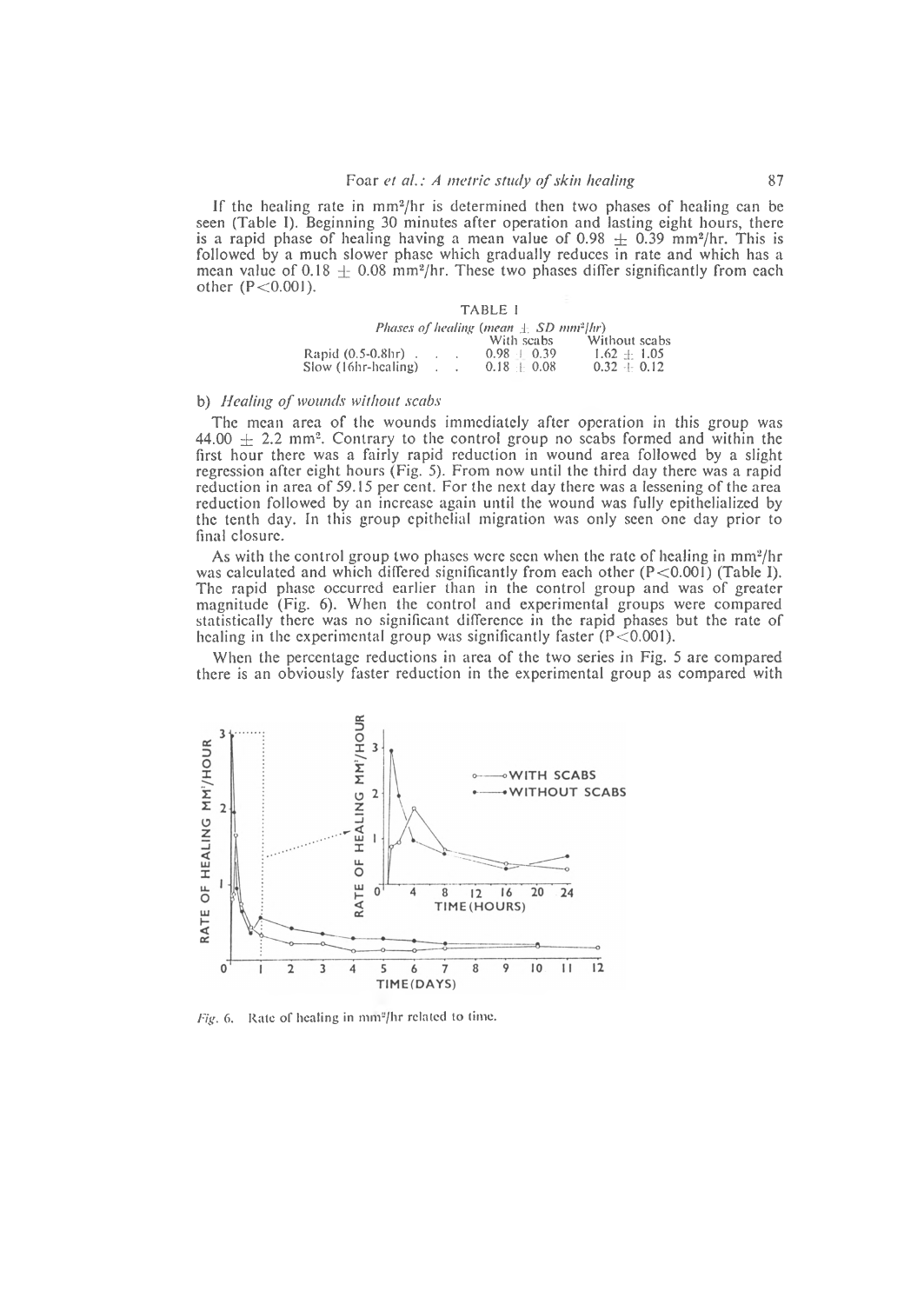the control group in the initial stages but these approach each other at 10 days. On the 10th day the control group did not differ significantly from the experimental group but did differ significantly from zero  $(P<0.05)$ .

Billingham and Russel [1956] suggested that for comparative studies the half-life, i.c. the time in which the wound area is reduced by 50 per cent, should be used. In this study the half life for the control series is 166 hours and that for the experimental group 41 hours which would suggest that the healing rate in the experimental group is four times faster than in the controls.

#### DISCUSSION

In this study healing was taken to mean complete cpithelialization and not cessation of contraction. For this reason the india-ink marking techniques of Carrcll and Hartmann [1916] and Abercrombie *ct al.* [1954] which enable contraction to be measured were not used.

When cutting a circular wound with a corneal trephine of 7.00 mm diameter one would expect a wound area of 38.14 mm2. In both the control and experimental series the wounds were larger. This is probably due to the natural elasticity of the skin retracting the wound edge. Any healing must first overcome this retraction and may possibly be a reason for the initially rapid rates of healing shown in Fig. 5.

The pattern of reduction in area in the control series was essentially similar to that described by Abercrombie *ct al.* [1954] in rats and Grillo *ct al.* [1958] in guinea pigs. The wounds without scabs however showed a much earlier reduction in area.

Although there was a significantly slower healing of the wounds with scabs over the first seven days, the area reduction approaches very closely that of the wounds without scabs on the 10th day. The fact that these reductions did not differ significantly although the wounds with scabs took a further two days to heal suggests that in a larger scries both might be found to heal at the same time.

The rapid healing of the control wounds once the major part of the scab had fallen off suggests that in some way, possibly mechanical obstruction, wound healing is retarded by its presence. It might for example interfere with wound contraction although this appears to be balanced by an early cpithelialization. Watts *et al.* [1958] examined the effect of repeated scab removals in skin wounds in two guinea pigs. They found that while cpithelialization was delayed contraction was unaffected. We feel this was not supported in our study. The final slowing of healing between the 10th and 12th days could well be due to cessation of contraction followed by final cpithelialization. This would agree with the findings of Abercrombie *ct al.* [1961] and Carrel and Hartmann [1916].

When scabs arc not formed there is a faster initial healing over the first two days followed by a slowing but with little cpithelialization before the 9th day. This supports the possibility that the scab is a mechanical obstruction, interfering with wound contraction. One must also consider the role of the sellotapc dressing itself. Winter [1964] covered superficial wounds with scabs in pigs with polythene film. He found that these wounds healed twice as rapidly as those exposed to air, something he felt due to the wound being kept moist. While moisture may have played a role, no effects of sellotapc on tissues arc documented.

Finally the half-life comparison time suggested by Billingham and Russel [1956] docs not apply to the present study, as it suggests that wounds with scabs heal four times as slowly as those without which is not the true picture seen.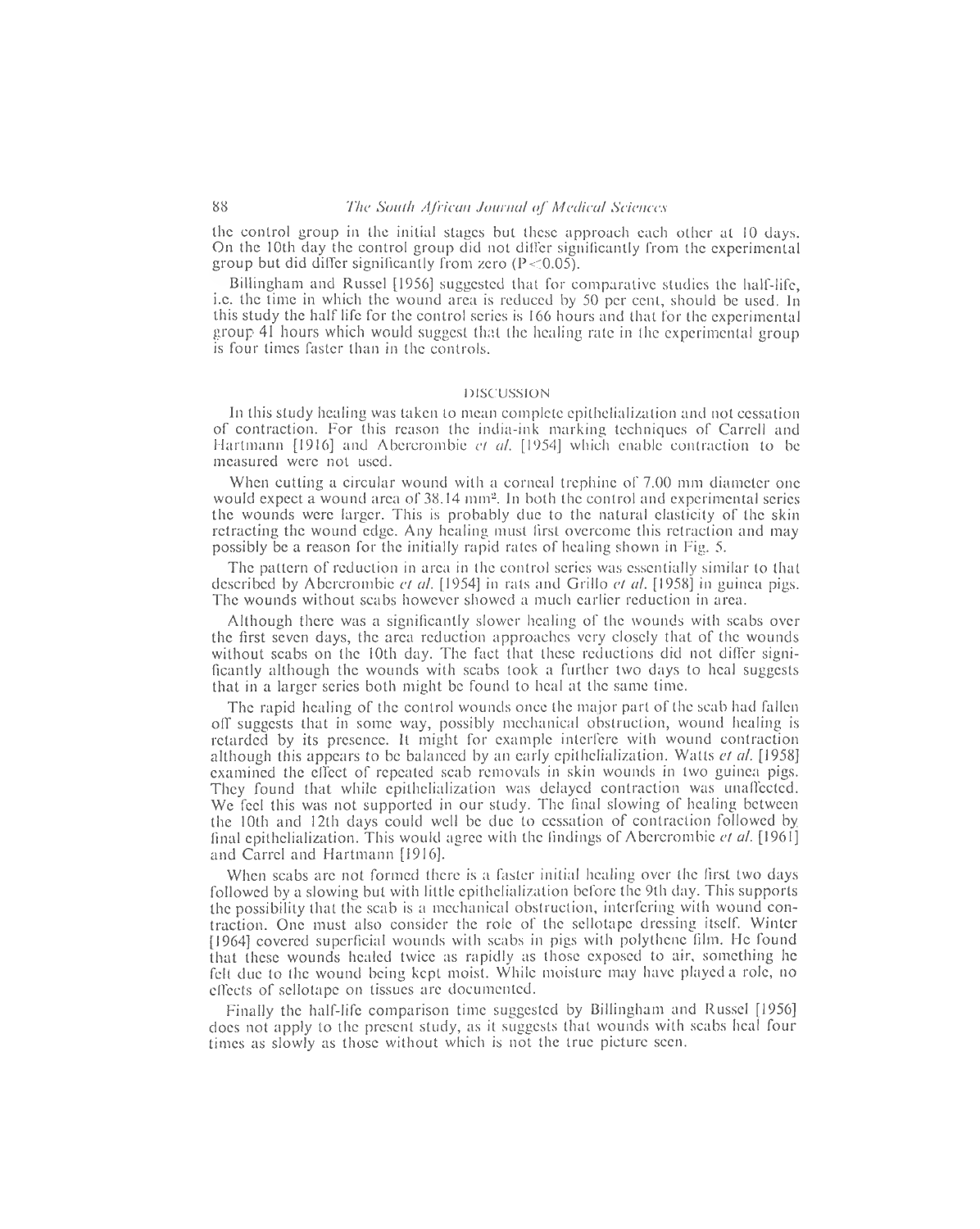# **SUMMARY**

The healing patterns of small, standardized, round, full thickness skin wounds in rats with and without scab formation, were compared. There was a significantly different pattern of healing between the two groups from one to seven days after operation. During this time the wounds not covered by scabs reduced more rapidly in area. The time of final healing differed between the two groups but this was not statistically significant. The different patterns of healing seen during the first seven days may be due to the scab acting as a mechanical obstruction thus interfering with wound contraction. The presence of moisture under the sellotape dressing used may play a role in accelerating the healing of the wounds withoutscabs. Any comparative studies performed during the first seven days should take these into account.

Wc arc grateful to Mrs. H. Wilton-Cox and Mrs. N. Gordon for their photographic help and Mr. P. Fatti of the Department of Applied Mathematics, University of the Witwatcrsrand, for his advice on statistical analysis.

#### REFERENCES

- **A bercrombie,** M., **Flint,** M. H. and **James,** D. W. (1954). Collagen formation and wound contraction during repair of small excised wounds in the skin of rats. *J. Embryol. Exp. Morph.,* 2, 264-274.
- **A bercrombie,** M., **James,** D. W. and **N hwcombe, J.** F. (1961). The role of contraction in the repair of excised wounds of skin. In: *Wound Healing.* Ed. Slome, D. pp. 10-25 (Pergamon, Oxford).
- BILLINGHAM, R. E. and REYNOLDS, J. (1952). Transplantation studies on sheets of pure epidermal epithelium and on epidermal cell suspensions. *Brit. J. Ptast. Surg.,* 5, 25-36.
- **Dillingham,** R. E. and **Medawar,** P. D. (1955). Contracture and intussusccptivc growth in healing of extensive wounds in mammalian skin. *J. Anat.,* 89, 114-123.
- **Dillingham,** R. E. and **Russel,** P. S. (1956). Studies on wound healing with special reference to the phenomenon of contracture in experimental wounds in rabbits' skin. *Ann. Surg.,* 144, 961-981.
- **Carrel,** A. and **Hartmann,** A. (1916). Cicatrization of wounds. I. The relation between the size of a wound and its rate of cicatrization. *J. Exp. Med.,* 24, 429-450.
- **D ann,** L., **G luckman,** A. and **T ansley,** K. (1941). The healing of untreated experimental wounds. *Brit. J. Exp. Path.,* 22, 1-9.
- **G rillo,** H. C , **Watts,** G. T. and **G ross,** J. (1958). Studies in wound healing. I. Contraction and the wound contents. *Ann. Surg.,* 148, 145-152.
- **Sawiiney,** C. P. and **Monga,** H. L. (1970). Wound contraction in rabbits and the effectiveness of skin grafts in preventing it. *Brit. J. Ptast. Surg.,* 23, 318-321.
- Spain, K. C. and Loeb, L. (1916). A quantitative analysis of the influence of the size of the defect on wound healing in the skin of the guinea pig. *J. Exp. Med.,* 23, 107-122.
- **Wa its,** G. T., **G rillo,** H. C. and **G ross,** J. (1958). Studies in wound healing II. The role of granulation tissue in contraction. *Ami. Surg.,* 148, 153-160.
- **Winter,** G. D. (1964). Movement of epidermal cells over wound surface. In: *Advances in Biology o f the Shin.* Eds. Montagna, W. and Dillingham, R. E., Vol. 5, pp. 113-127 (Pergamon, Oxford).

*Legends to Plate (overleaf)*